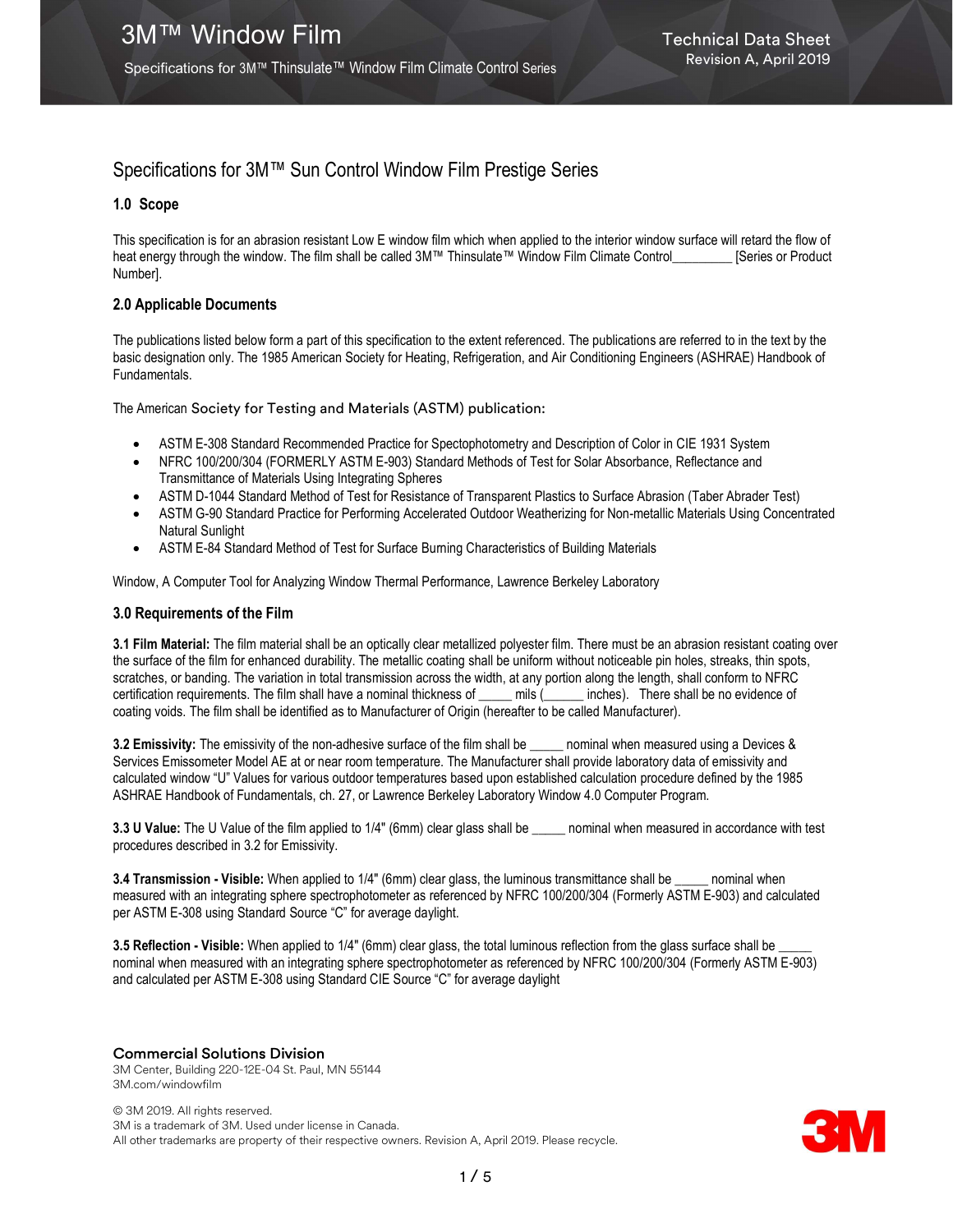3.7 Shading Coefficient: When applied to 1/4" (6mm) clear glass, the shading coefficient shall be \_\_\_\_\_ nominal when solar energy transmittance and reflection are measured per NFRC 100/200/304 (Formerly ASTM E-903) and the shading coefficient is computed in accordance with the established procedures defined by The ASHRAE Handbook of Fundamentals.

3.8 Adhesive System: The film shall be supplied with an optically clear pressure sensitive weatherable acrylic adhesive applied uniformly over the surface opposite the abrasion resistant coating:

- a. Viewing the film from a distance of ten feet (3 m)at angles up to 45 degrees from either side of the glass, the film itself shall not appear distorted.
- b. It shall not be necessary to seal around the edges of the applied film system with a lacquer or other substance in order to prevent moisture or free water from penetrating under the film system.

3.9 Flammability: The Manufacturer shall provide independent test data showing that the window film shall meet the requirements of a Class A Interior Finish for Building Materials for both Flame Spread Index and Smoke Development Values per ASTM E-84.

3.10 Abrasion Resistance: The Manufacturer shall provide independent test data showing that the film has a surface coating that is resistant to abrasion such that, less than 5% increase of transmitted scattered light and haze will result in accordance with ASTM D-1044 using 100 cycles, 500 grams weight, and the CS10F Calibrase Wheel.

#### 4.0 Requirements of the Authorized Dealer/Applicator (ADA)

4.1 The ADA shall provide documentation that the ADA is authorized by the Manufacturer to install window film as per the Manufacturer's specifications and in accordance with specific requests as to be determined and agreed to by the customer.

4.2 Authorization of dealership may be verified through the company's ADA Identification Number.

4.3 The ADA will provide a commercial building reference list of \_\_\_\_ (#) properties where the ADA has installed window film. This list will include the following information:

- \* Name of building
- \* The name and telephone number of a management contact
- \* Type of glass
- \* Type of film
- \* Amount of film installed
- \* Date of completion

4.4 Upon request, the ADA will provide a Glass Stress Analysis of the existing glass and proposed glass/film combination as recommended by the film Manufacturer.

4.5 Upon request, the ADA will provide an application analysis to determine available energy cost r education and savings.

#### 5.0 Requirements of the Manufacturer

5.1 The Manufacturer will ensure proper quality control during production, shipping and inventory, clearly identify and label each film core with the product designation and run number.

#### 5.2 Materials shall be manufactured by:

3M Commercial Solutions Division 3M Center Building 280 St. Paul, MN 55144-1000

Purchased Through: Energy Products Distribution 9223 Harford Road Baltimore, MD 21234 1-800-537-3911 | info@epdwindowfilm.com

### 5.3 3M CSD Point of Contact:

Jennifer Daly 651-737-1281

#### Commercial Solutions Division

3M Center, Building 220-12E-04 St. Paul, MN 55144 3M.com/windowfilm

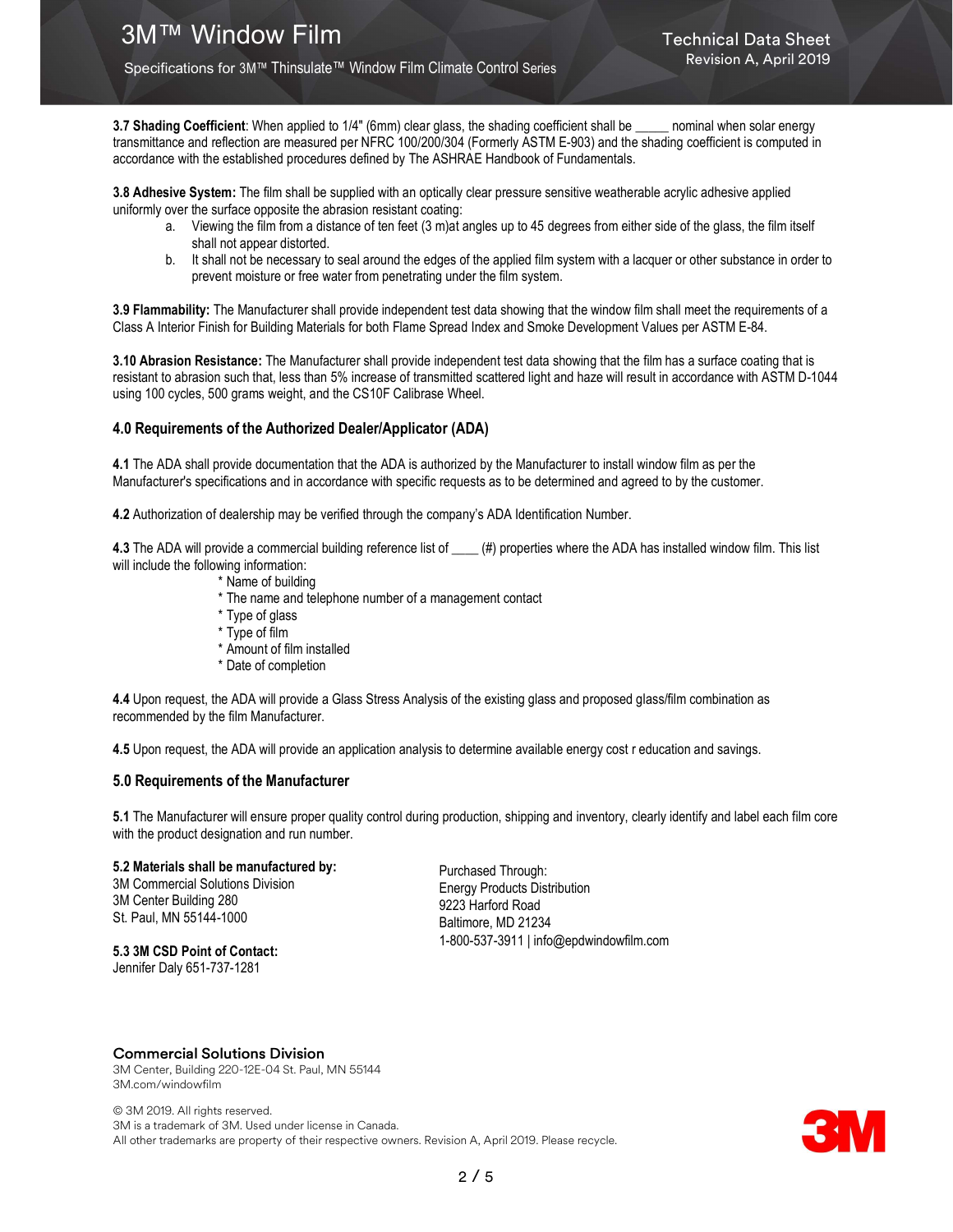#### Specifications for 3M™ Thinsulate™ Window Film Climate Control Series

#### 6.0 Application

6.1 Examination: Examine glass surfaces to receive new film and verify that they are free from defects and imperfections which will affect the final appearance. Correct all such deficiencies before starting film application.

#### 6.2 Preparation:

- a. The window and window framing will be cleaned thoroughly with a neutral cleaning solution. The inside surface of the window glass shall be bladed with industrial razors to ensure the removal of any foreign contaminants.
- b. Toweling or other absorbent material shall be placed on the window sill or sash to absorb moisture accumulation generated by the film application.

6.3 Installation: The film shall be applied as to the specifications of the Manufacturer by an ADA.

- a. Materials will be delivered to the job site with the manufacturer's labels intact and legible
- b. To minimize waste, the film will be cut to specification utilizing a vertical dispenser designed for that purpose. Film edges shall be cut neatly and square at a uniform distance of 1/8" to 1/16" of the window sealing device.
- c. Clear, clean water will be used to remove the water soluble overcoat that protects the pressure sensitive adhesive. Water and film slip solution shall be used on the window glass to facilitate the proper positioning of the film.
- d. To ensure efficient removal of excess water from the underside of the film and to maximize bonding of the pressure sensitive adhesive, polyplastic bladed squeegees shall be used.
- e. Upon completion, the film may have a dimpled appearance from residual moisture. Said moisture shall, under reasonable weather conditions, dry flat with no moisture dimples within a period of 30 calendar days when viewed under normal viewing conditions.
- f. After installation, any left over material will be removed and the work area will be returned to original condition. Use all necessary means to protect the film before, during and after the installation.

#### 7.0 Cleaning

The film may be washed using common window cleaning solutions, including ammonia solutions, 30 days after application. Abrasive type cleaning agents and bristle brushes which could scratch the film must not be used. Synthetic sponges or soft cloths are recommended.

#### 8.0 Warranty

Films Covered: Climate Control 40 and Climate Control 75

8.1 The application shall be warranted by the film manufacturer (3M) for a period of fifteen (15) years in that the film will maintain solar reflective properties without cracking, crazing, delaminating, bubbling or peeling. In the event that the product is found to be defective under warranty, the seller will replace such quantity of the film proved to be defective and will additionally provide the removal and reapplication labor free of charge.

8.2 The film manufacturer (3M) also warrants against glass failure due to thermal shock fracture of the glass window unit (maximum value \$500 per window) provided the film is applied to recommended types of glass and the failure occurs within sixty (60) months from the start of application. Any glass failure must be reviewed by the film manufacturer (3M) prior to replacement.

#### Commercial Solutions Division

3M Center, Building 220-12E-04 St. Paul, MN 55144 3M.com/windowfilm

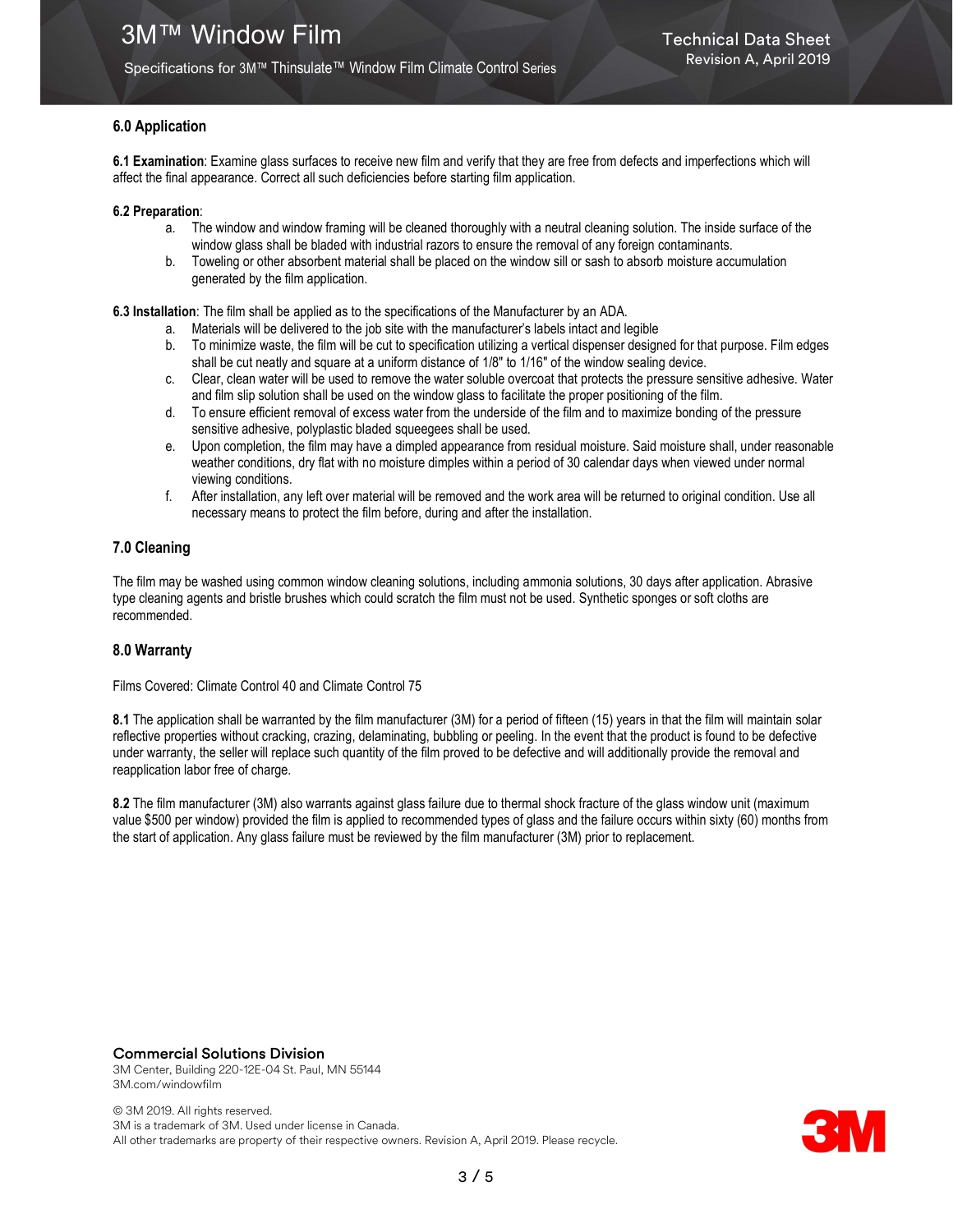# **3M™ Window Film Technical Data Sheet**

Specifications for 3M™ Thinsulate™ Window Film Climate Control Series

| Section | Title                                               | <b>Window Film</b>                                          |                                                             |
|---------|-----------------------------------------------------|-------------------------------------------------------------|-------------------------------------------------------------|
| 1       | <b>Film</b>                                         | 3M™ Thinsulate™ Window<br>Film Climate Control 40<br>(CC40) | 3M™ Thinsulate™ Window<br>Film Climate Control 75<br>(CC75) |
| 3.1     | Thickness (mils)                                    | 3                                                           | 3.5                                                         |
|         | (inches)                                            | 0.003                                                       | 0.0035                                                      |
| 3.3     | U value                                             | 0.63                                                        | 0.62                                                        |
| 3.4     | Visible Light Transmission                          | 36%                                                         | 75%                                                         |
| 3.5     | Visible Light Reflection - Exterior                 | 7%                                                          | 15%                                                         |
|         | Visible Light Reflection - Interior                 | 10%                                                         | 13%                                                         |
| 3.6     | <b>Ultraviolet Rejection</b>                        | 99.80%                                                      | 99.90%                                                      |
| 3.7     | Shading Coefficient - 90 degrees (normal incidence) | 0.48                                                        | 0.61                                                        |

Note: Performance based upon ¼ clear glass \*IR rejection measured from 900-1000nm

## Commercial Solutions Division

3M Center, Building 220-12E-04 St. Paul, MN 55144 3M.com/windowfilm